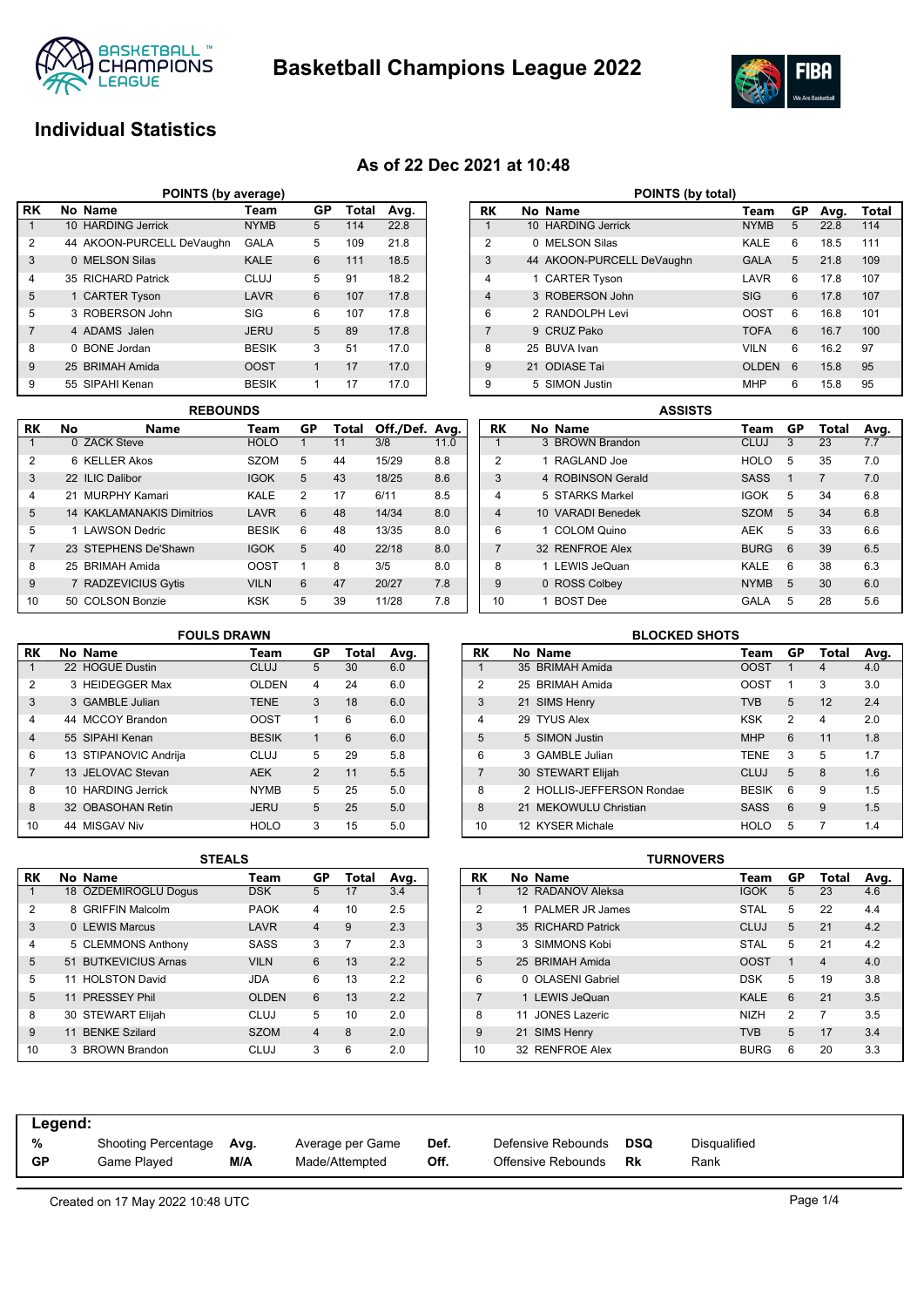



# **Individual Statistics**

|                |    | TOTAL FIELD GOALS % (8 attempts/game minimum) |             |    |       |      |
|----------------|----|-----------------------------------------------|-------------|----|-------|------|
| RK             |    | No Name                                       | Team        | GP | M/A   | %    |
|                |    | 25 BRIMAH Amida                               | <b>OOST</b> |    | 7/8   | 87.5 |
| $\overline{2}$ | 21 | <b>ODIASE Tai</b>                             | OLDEN       | 6  | 38/53 | 71.7 |
| 3              |    | 13 STIPANOVIC Andrija                         | CLUJ        | 5  | 34/48 | 70.8 |
| 4              |    | 19 SHERMADINI Giorgi                          | <b>TENE</b> | 3  | 17/24 | 70.8 |
| 5              |    | 20 WARE Gavin                                 | <b>JDA</b>  | 6  | 33/51 | 64.7 |
| 6              |    | 4 JOHNSON Chris                               | <b>HOLO</b> | 5  | 29/46 | 63.0 |
| 7              |    | 45 GAMBLE Julian                              | <b>BURG</b> | 3  | 15/24 | 62.5 |
| 8              |    | 0 ZACK Steve                                  | <b>HOLO</b> | 1  | 5/8   | 62.5 |
| 9              |    | 1 CARTER Tyson                                | LAVR        | 6  | 40/66 | 60.6 |
| 10             |    | 8 BRIZUELA Dario                              | <b>UNIC</b> | 6  | 28/48 | 58.3 |

|                | 2 POINT FIELD GOALS % (6 attempts/game minimum) |              |    |       |      |                | <b>2 POINT FIELD GOALS MADE</b>  |             |
|----------------|-------------------------------------------------|--------------|----|-------|------|----------------|----------------------------------|-------------|
| RK             | No Name                                         | Team         | GP | M/A   | %    | <b>RK</b>      | No Name                          | Team        |
|                | 25 BRIMAH Amida                                 | <b>OOST</b>  |    | 7/8   | 87.5 |                | 25 BRIMAH Amida                  | <b>OOST</b> |
| 2              | 11 SIMMONS Jeremy                               | <b>TOFA</b>  | 5  | 24/30 | 80.0 | $\overline{2}$ | 13 STIPANOVIC Andrija            | <b>CLUJ</b> |
| 3              | 50 ERIC Micheal                                 | <b>UNIC</b>  | 6  | 29/38 | 76.3 | 3              | 21 ODIASE Tai                    | <b>OLDE</b> |
| 4              | 13 STIPANOVIC Andrija                           | <b>CLUJ</b>  | 5  | 34/47 | 72.3 | 4              | 8 GRIFFIN Malcolm                | <b>PAOK</b> |
| 5              | 21 ODIASE Tai                                   | <b>OLDEN</b> | 6  | 38/53 | 71.7 | 5              | 10 HARDING Jerrick               | <b>NYMB</b> |
| 6              | 19 SHERMADINI Giorgi                            | <b>TENE</b>  | 3  | 17/24 | 70.8 | 6              | 33 PERKINS Nick                  | <b>BRIN</b> |
| $\overline{7}$ | 1 CARTER Tyson                                  | LAVR         | 6  | 28/41 | 68.3 |                | 19 SHERMADINI Giorgi             | <b>TENE</b> |
| 8              | 12 KYSER Michale                                | <b>HOLO</b>  | 5  | 22/33 | 66.7 | 8              | <b>14 KAKLAMANAKIS Dimitrios</b> | LAVR        |
| 9              | 44 AKOON-PURCELL DeVaughn                       | <b>GALA</b>  | 5  | 21/32 | 65.6 | 8              | 5 SIMON Justin                   | <b>MHP</b>  |
| 10             | 20 WARE Gavin                                   | <b>JDA</b>   | 6  | 33/51 | 64.7 | 8              | 20 WARE Gavin                    | <b>JDA</b>  |

#### **3 POINT FIELD GOALS % (2 attempts/game minimum) 3 POINT FIELD GOALS MADE**

| RK             | No Name              | Team        | GР             | M/A   | ℅     |
|----------------|----------------------|-------------|----------------|-------|-------|
|                | 3 KULLAMAE Kristian  | <b>BURG</b> | 1              | 4/4   | 100.0 |
| $\overline{2}$ | 3 PINEIRO Isaiah     | <b>DSK</b>  | 5              | 7/11  | 63.6  |
| 3              | 5 GERSHON Amit       | <b>JERU</b> | 4              | 5/8   | 62.5  |
| 4              | 12 RADEBAUGH Jonah   | <b>MHP</b>  | 6              | 11/18 | 61.1  |
| 5              | 12 WILLIAMS Matt     | LAVR        | $\overline{2}$ | 3/5   | 60.0  |
| 6              | 8 BORTOLANI Giordano | <b>TVB</b>  | 5              | 10/17 | 58.8  |
| $\overline{7}$ | 19 STREBKOV Ivan     | <b>NIZH</b> | 6              | 14/24 | 58.3  |
| 8              | 21 CHAPPELL Jeremy   | <b>BRIN</b> | 4              | 8/14  | 57.1  |
| 9              | 22 PETROV Viacheslav | <b>PROM</b> | 6              | 10/18 | 55.6  |
| 10             | 20 DALTON Hayden     | <b>BURG</b> | $\overline{2}$ | 5/9   | 55.6  |

|                | FREE THROWS % (3 attempts/game minimum) |             |             |       | <b>FREE THROWS MADE</b> |    |                           |                |
|----------------|-----------------------------------------|-------------|-------------|-------|-------------------------|----|---------------------------|----------------|
| RK             | No Name                                 | Team        | GР          | M/A   | %                       | RK | No Name                   | Τо             |
|                | 1 PALMER JR James                       | <b>STAL</b> | $5^{\circ}$ | 20/20 | 100.0                   |    | 3 ROBERSON John           | SI             |
| 2              | 77 KULIG Damian                         | <b>STAL</b> | 2           | 6/6   | 100.0                   | 2  | 3 HEIDEGGER Max           | O              |
| 3              | 23 KULAGIN Mikhail                      | <b>NIZH</b> | 5           | 21/22 | 95.5                    | 3  | 25 BUVA Ivan              | V <sub>1</sub> |
| $\overline{4}$ | 1 HARRISON D'Angelo                     | <b>PROM</b> | 6           | 18/19 | 94.7                    | 4  | 44 AKOON-PURCELL DeVaughn | G.             |
| 5              | 6 FITIPALDO Bruno                       | <b>TENE</b> | 6           | 17/18 | 94.4                    | 5  | 3 BROWN Brandon           | C <sub>1</sub> |
| 6              | 8 ASTAPKOVICH Anton                     | <b>NIZH</b> | 4           | 16/17 | 94.1                    | 5  | 44 MISGAV Niv             | Н١             |
| $\overline{7}$ | 3 ROBERSON John                         | <b>SIG</b>  | 6           | 31/33 | 93.9                    | 5  | 19 SHERMADINI Giorgi      | ΤI             |
| 8              | 3 BROWN Brandon                         | <b>CLUJ</b> | 3           | 13/14 | 92.9                    | 8  | 24 JONES Marvin           | P              |
| 8              | 44 MISGAV Niv                           | <b>HOLO</b> | 3           | 13/14 | 92.9                    | 8  | 32 OBASOHAN Retin         | <b>JE</b>      |
| 10             | 24 M'BAYE Amath                         | <b>KSK</b>  | 5           | 20/22 | 90.9                    | 8  | 15 PAPPAS Nikos           | Al             |

| <b>RK</b>      | No Name                   | Team         | GP | Total | Avg. |
|----------------|---------------------------|--------------|----|-------|------|
| 1              | 10 HARDING Jerrick        | <b>NYMB</b>  | 5  | 42    | 8.4  |
| $\overline{2}$ | 8 GRIFFIN Malcolm         | <b>PAOK</b>  | 4  | 29    | 7.3  |
| 3              | 44 AKOON-PURCELL DeVaughn | <b>GALA</b>  | 5  | 36    | 7.2  |
| 4              | 25 BRIMAH Amida           | OOST         | 1  | 7     | 7.0  |
| 5              | 13 STIPANOVIC Andrija     | CLUJ         | 5  | 34    | 6.8  |
| 6              | 1 CARTER Tyson            | LAVR         | 6  | 40    | 6.7  |
| 6              | 0 MELSON Silas            | <b>KALE</b>  | 6  | 40    | 6.7  |
| 8              | 33 PERKINS Nick           | <b>BRIN</b>  | 5  | 33    | 6.6  |
| 9              | 21 ODIASE Tai             | <b>OLDEN</b> | 6  | 38    | 6.3  |
| 10             | 34 HUMMER lan             | AEK          | 4  | 25    | 6.3  |

**TOTAL FIELD GOALS MADE** 

|                |     | <b>2 POINT FIELD GOALS MADE</b>  |              |    |       |      |
|----------------|-----|----------------------------------|--------------|----|-------|------|
| RK             |     | No Name                          | Team         | GP | Total | Avg. |
|                |     | 25 BRIMAH Amida                  | <b>OOST</b>  | 1  | 7     | 7.0  |
| $\overline{2}$ |     | 13 STIPANOVIC Andrija            | CLUJ         | 5  | 34    | 6.8  |
| 3              |     | 21 ODIASE Tai                    | <b>OLDEN</b> | 6  | 38    | 6.3  |
| $\overline{4}$ |     | 8 GRIFFIN Malcolm                | <b>PAOK</b>  | 4  | 25    | 6.3  |
| 5              |     | 10 HARDING Jerrick               | <b>NYMB</b>  | 5  | 31    | 6.2  |
| 6              |     | 33 PERKINS Nick                  | <b>BRIN</b>  | 5  | 30    | 6.0  |
| $\overline{7}$ |     | 19 SHERMADINI Giorgi             | <b>TENE</b>  | 3  | 17    | 5.7  |
| 8              |     | <b>14 KAKLAMANAKIS Dimitrios</b> | LAVR         | 6  | 33    | 5.5  |
| 8              |     | 5 SIMON Justin                   | <b>MHP</b>   | 6  | 33    | 5.5  |
| 8              | 20. | <b>WARF Gavin</b>                | JDA          | 6  | 33    | 5.5  |

| RK             | No Name                   | Team        | GР | Total | Avg. |
|----------------|---------------------------|-------------|----|-------|------|
|                | 3 KULLAMAE Kristian       | <b>BURG</b> | 1  | 4     | 4.0  |
| 2              | <b>BOST Dee</b>           | GALA        | 5  | 19    | 3.8  |
| 3              | 1 HULLS Jordan            | <b>MHP</b>  | 5  | 17    | 3.4  |
| $\overline{4}$ | 3 ROBERSON John           | SIG         | 6  | 20    | 3.3  |
| 5              | 3 TRIMBLE Melo            | <b>GALA</b> | 5  | 16    | 3.2  |
| 6              | 44 AKOON-PURCELL DeVaughn | GALA        | 5  | 15    | 3.0  |
| 6              | 5 RILEY Jalen             | <b>RIGA</b> | 5  | 15    | 3.0  |
| 8              | 3 BROWN Brandon           | CLUJ        | 3  | 9     | 3.0  |
| $\mathbf{Q}$   | 30 GILLET Pierre-Antoine  | <b>OOST</b> | 6  | 17    | 2.8  |
| 10             | <b>COLOM Quino</b>        | <b>AEK</b>  | 5  | 14    | 2.8  |

| Avg. |
|------|
|      |
| 5.2  |
| 5.0  |
| 4.8  |
| 4.4  |
| 4.3  |
| 4.3  |
| 4.3  |
| 4.2  |
| 4.2  |
| 4.2  |
|      |

| Legend:   |                            |      |                  |      |                    |     |                     |
|-----------|----------------------------|------|------------------|------|--------------------|-----|---------------------|
| %         | <b>Shooting Percentage</b> | Avg. | Average per Game | Def. | Defensive Rebounds | DSQ | <b>Disqualified</b> |
| <b>GP</b> | Game Played                | M/A  | Made/Attempted   | Off. | Offensive Rebounds | Rk  | Rank                |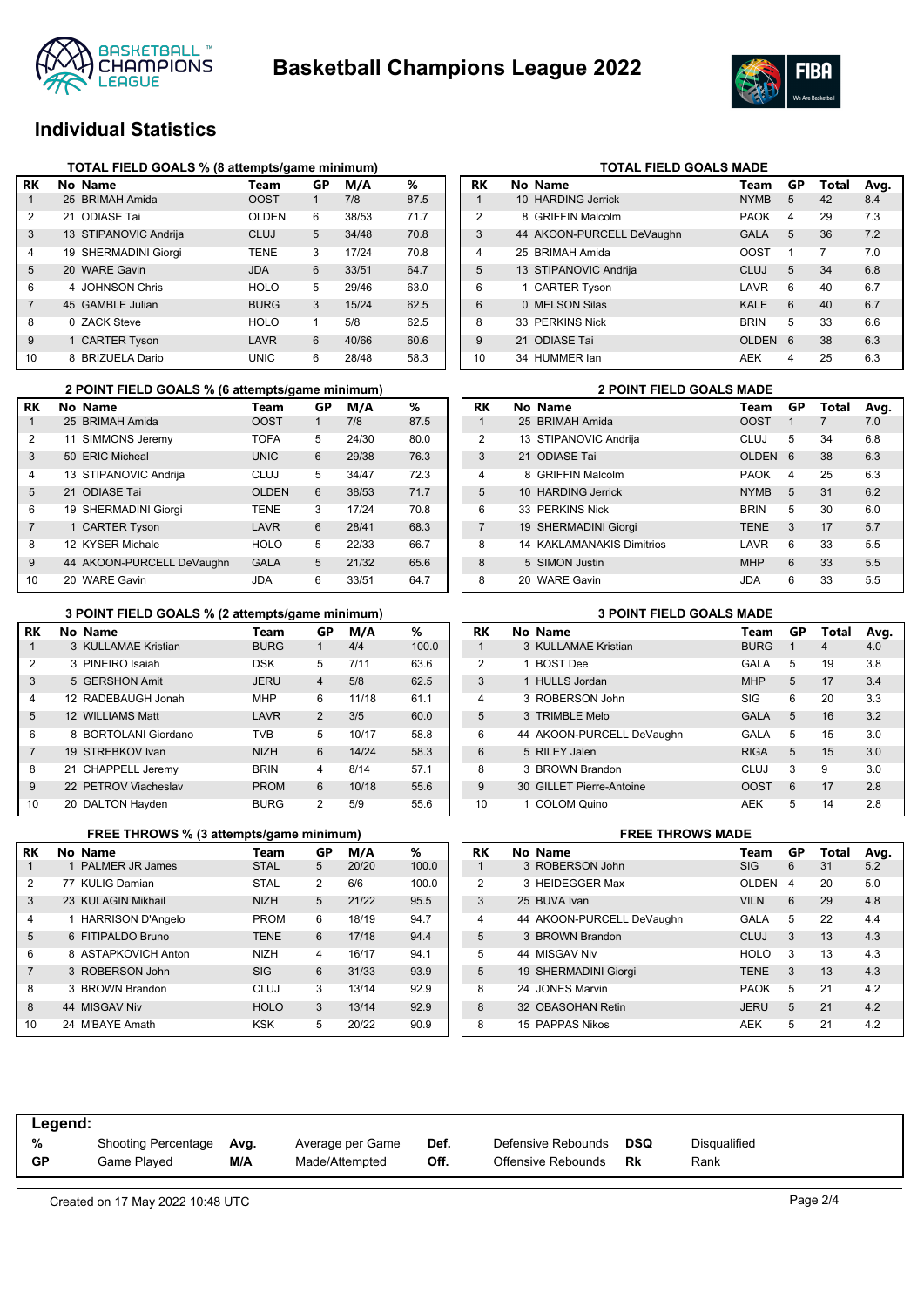



## **Individual Statistics**

|    |              | <b>TOTAL FIELD GOAL ATTEMPTS</b> |              |                |       |      |
|----|--------------|----------------------------------|--------------|----------------|-------|------|
| RK |              | No Name                          | Team         | GP             | Total | Avg. |
| 1  |              | 10 HARDING Jerrick               | <b>NYMB</b>  | 5              | 95    | 19.0 |
| 2  | 8            | <b>GRIFFIN Malcolm</b>           | <b>PAOK</b>  | 4              | 68    | 17.0 |
| 3  |              | 4 ADAMS Jalen                    | <b>JERU</b>  | 5              | 72    | 14.4 |
| 4  | 50.          | <b>COLSON Bonzie</b>             | <b>KSK</b>   | 5              | 70    | 14.0 |
| 5  |              | 13 JELOVAC Stevan                | <b>AEK</b>   | 2              | 28    | 14.0 |
| 6  |              | 5 SIMON Justin                   | <b>MHP</b>   | 6              | 81    | 13.5 |
| 7  |              | 3 HEIDEGGER Max                  | <b>OLDEN</b> | $\overline{4}$ | 54    | 13.5 |
| 8  | <sup>0</sup> | <b>BONE</b> Jordan               | <b>BESIK</b> | 3              | 40    | 13.3 |
| 9  |              | 3 TRIMBLE Melo                   | <b>GALA</b>  | 5              | 66    | 13.2 |
| 10 |              | 33 PERKINS Nick                  | <b>BRIN</b>  | 5              | 65    | 13.0 |

|                | <b>3 POINT FIELD GOAL ATTEMPTS</b> |             |    |       |      |
|----------------|------------------------------------|-------------|----|-------|------|
| RK             | No Name                            | Team        | GP | Total | Avg. |
|                | 1 BOST Dee                         | <b>GALA</b> | 5  | 52    | 10.4 |
| 2              | 3 TRIMBLE Melo                     | GALA        | 5  | 42    | 8.4  |
| 3              | 35 RICHARD Patrick                 | <b>CLUJ</b> | 5  | 39    | 7.8  |
| 4              | 3 ROBERSON John                    | SIG         | 6  | 46    | 7.7  |
| 5              | 24 WALLER Antabia                  | <b>IGOK</b> | 5  | 38    | 7.6  |
| 5              | 4 70RIKS Kristers                  | <b>RIGA</b> | 5  | 38    | 7.6  |
| $\overline{7}$ | 1 HULLS Jordan                     | <b>MHP</b>  | 5  | 37    | 7.4  |
| 8              | 33 DIMSA Tomas                     | <b>TVB</b>  | 5  | 36    | 7.2  |
| 8              | 5 RILEY Jalen                      | <b>RIGA</b> | 5  | 36    | 7.2  |
| 10             | 1 COLOM Quino                      | AEK         | 5  | 34    | 6.8  |

### **PERSONAL FOULS**

| RK | No Name                  | Team        | GP             | Total          | Avg. |
|----|--------------------------|-------------|----------------|----------------|------|
| 1  | 4 JOHNSON Chris          | <b>HOLO</b> | 5              | 22             | 4.4  |
| 2  | 9 TREIER Kaspar          | <b>SASS</b> | 6              | 24             | 4.0  |
| 3  | 9 ERDEN Semih            | <b>KSK</b>  | 3              | 12             | 4.0  |
| 3  | 44 MISGAV Niv            | <b>HOLO</b> | 3              | 12             | 4.0  |
| 5  | 91 JOSEPH Georgi         | <b>SIG</b>  | 1              | $\overline{4}$ | 4.0  |
| 6  | 18 ÖZDEMIROGLU Dogus     | <b>DSK</b>  | 5              | 19             | 3.8  |
| 7  | 22 GENTILE Stefano       | <b>SASS</b> | $\overline{4}$ | 15             | 3.8  |
| 7  | 0 HAMMONDS Rayshaun      | <b>RIGA</b> | 4              | 15             | 3.8  |
| 9  | 30 GILLET Pierre-Antoine | <b>OOST</b> | 6              | 22             | 3.7  |
| 10 | 45 BOOTHE Nathan         | <b>DSK</b>  | 5              | 18             | 3.6  |

| <b>RK</b>      | No Name                          | Team        | GP | Total          | Avg. |
|----------------|----------------------------------|-------------|----|----------------|------|
| 1              | 0 ZACK Steve                     | <b>HOLO</b> | 1  |                | 1.0  |
| $\overline{2}$ | 7 RADZEVICIUS Gytis              | <b>VILN</b> | 6  | 3              | 0.5  |
| 3              | 21 BAKO Ismael                   | <b>MANR</b> | 5  | $\overline{2}$ | 0.4  |
| 3              | 24 JONES Marvin                  | <b>PAOK</b> | 5  | 2              | 0.4  |
| 3              | 6 KELLER Akos                    | <b>SZOM</b> | 5  | $\overline{2}$ | 0.4  |
| 3              | 17 KENNEDY D.J.                  | <b>PROM</b> | 5  | 2              | 0.4  |
| 3              | 23 STEPHENS De'Shawn             | <b>IGOK</b> | 5  | $\mathcal{P}$  | 0.4  |
| 8              | <b>14 KAKLAMANAKIS Dimitrios</b> | LAVR        | 6  | $\overline{2}$ | 0.3  |
| 8              | 1 KELLY Rashard                  | <b>JDA</b>  | 6  | $\mathcal{P}$  | 0.3  |
| 10             | 33 JANKOVIC Vlado                | <b>PAOK</b> | 4  | 1              | 0.3  |

|                | <b>2 POINT FIELD GOAL ATTEMPTS</b> |                           |             |    |       |      |  |
|----------------|------------------------------------|---------------------------|-------------|----|-------|------|--|
| RK             |                                    | No Name                   | Team        | GP | Total | Avg. |  |
| 1              |                                    | 8 GRIFFIN Malcolm         | <b>PAOK</b> | 4  | 52    | 13.0 |  |
| 2              |                                    | 10 HARDING Jerrick        | <b>NYMB</b> | 5  | 63    | 12.6 |  |
| 3              |                                    | 5 SIMON Justin            | <b>MHP</b>  | 6  | 67    | 11.2 |  |
| 4              |                                    | 3 NDOUR Maurice           | <b>VILN</b> | 4  | 43    | 10.8 |  |
| 5              |                                    | 33 PFRKINS Nick           | <b>BRIN</b> | 5  | 53    | 10.6 |  |
| 6              |                                    | 3 GAMBLE Julian           | <b>TENE</b> | 3  | 30    | 10.0 |  |
| $\overline{7}$ |                                    | 50 COLSON Bonzie          | <b>KSK</b>  | 5  | 49    | 9.8  |  |
| 7              |                                    | 12 MORIN Yannis           | SIG         | 5  | 49    | 9.8  |  |
| 7              |                                    | 9 PERL Zoltan             | <b>SZOM</b> | 5  | 49    | 9.8  |  |
| 10             |                                    | 14 KAKLAMANAKIS Dimitrios | LAVR        | 6  | 58    | 9.7  |  |

#### **3 POINT FIELD GOAL ATTEMPTS FREE THROW ATTEMPTS**

|                | FREE INNOW ATTEMPTS   |              |    |       |      |
|----------------|-----------------------|--------------|----|-------|------|
| <b>RK</b>      | No Name               | Team         | GP | Total | Avg. |
| 1              | 3 GAMBLE Julian       | <b>TENE</b>  | 3  | 22    | 7.3  |
| 2              | 22 HOGUE Dustin       | CLUJ         | 5  | 31    | 6.2  |
| $\overline{2}$ | 24 JONES Marvin       | <b>PAOK</b>  | 5  | 31    | 6.2  |
| $\overline{2}$ | 32 OBASOHAN Retin     | JERU         | 5  | 31    | 6.2  |
| $\overline{2}$ | 13 STIPANOVIC Andrija | CLUJ         | 5  | 31    | 6.2  |
| 6              | 15 PAPPAS Nikos       | <b>AEK</b>   | 5  | 29    | 5.8  |
| 7              | 3 HEIDEGGER Max       | <b>OLDEN</b> | 4  | 23    | 5.8  |
| 8              | 25 BUVA Ivan          | <b>VILN</b>  | 6  | 34    | 5.7  |
| 9              | 3 ROBERSON John       | <b>SIG</b>   | 6  | 33    | 5.5  |
| 10             | 3 SIMMONS Kobi        | <b>STAL</b>  | 5  | 27    | 5.4  |

| <b>MINUTES PLAYED</b> |    |                          |              |                         |         |      |  |  |  |
|-----------------------|----|--------------------------|--------------|-------------------------|---------|------|--|--|--|
| <b>RK</b>             |    | No Name                  | Team         | GP                      | Total   | Avg. |  |  |  |
|                       |    | 55 SIPAHI Kenan          | <b>BESIK</b> | 1                       | 0:36:02 | 36.0 |  |  |  |
| $\overline{2}$        |    | 35 RICHARD Patrick       | CLUJ         | 5                       | 2:59:15 | 35.9 |  |  |  |
| 3                     |    | 30 STEWART Elijah        | <b>CLUJ</b>  | 5                       | 2:52:11 | 34.4 |  |  |  |
| $\overline{4}$        | 11 | <b>BENKE Szilard</b>     | <b>SZOM</b>  | 4                       | 2:17:24 | 34.4 |  |  |  |
| 5                     |    | 34 HUMMER lan            | <b>AEK</b>   | $\overline{\mathbf{4}}$ | 2:17:13 | 34.3 |  |  |  |
| 6                     | 7  | <b>RADZEVICIUS Gytis</b> | <b>VILN</b>  | 6                       | 3:25:05 | 34.2 |  |  |  |
| $\overline{7}$        |    | 1 LAWSON Dedric          | <b>BESIK</b> | 6                       | 3:24:36 | 34.1 |  |  |  |
| 8                     | 0  | <b>BONE</b> Jordan       | <b>BESIK</b> | 3                       | 1:41:06 | 33.7 |  |  |  |
| 9                     |    | 3 BROWN Brandon          | <b>CLUJ</b>  | 3                       | 1:40:39 | 33.6 |  |  |  |
| 10                    |    | PALMER JR James          | <b>STAL</b>  | 5                       | 2:47:23 | 33.5 |  |  |  |

#### **DOUBLE DOUBLES OFFENSIVE REBOUNDS**

| RK             |    | No Name              | Team        | GP             | Total | Avg. |
|----------------|----|----------------------|-------------|----------------|-------|------|
| 1              |    | 23 STEPHENS De'Shawn | <b>IGOK</b> | 5              | 22    | 4.4  |
| $\overline{2}$ |    | 29 TYUS Alex         | <b>KSK</b>  | $\overline{2}$ | 8     | 4.0  |
| 3              |    | 22 ILIC Dalibor      | <b>IGOK</b> | 5              | 18    | 3.6  |
| 4              |    | 11 SIMMONS Jeremy    | TOFA        | 5              | 17    | 3.4  |
| 5              |    | 7 RADZEVICIUS Gytis  | <b>VILN</b> | 6              | 20    | 3.3  |
| 6              |    | 5 EVANS Sean         | <b>PROM</b> | 6              | 19    | 3.2  |
| 7              |    | 0 OLASENI Gabriel    | <b>DSK</b>  | 5              | 16    | 3.2  |
| 8              | 6. | <b>KELLER Akos</b>   | <b>SZOM</b> | 5              | 15    | 3.0  |
| 8              |    | 6 SEGEV Itay         | <b>JERU</b> | 5              | 15    | 3.0  |
| 10             | 21 | <b>MURPHY Kamari</b> | KALE        | 2              | 6     | 3.0  |

| Legend:   |                          |     |                  |      |                    |     |              |
|-----------|--------------------------|-----|------------------|------|--------------------|-----|--------------|
| %         | Shooting Percentage Avg. |     | Average per Game | Def. | Defensive Rebounds | DSQ | Disqualified |
| <b>GP</b> | Game Played              | M/A | Made/Attempted   | Off. | Offensive Rebounds | Rk  | Rank         |